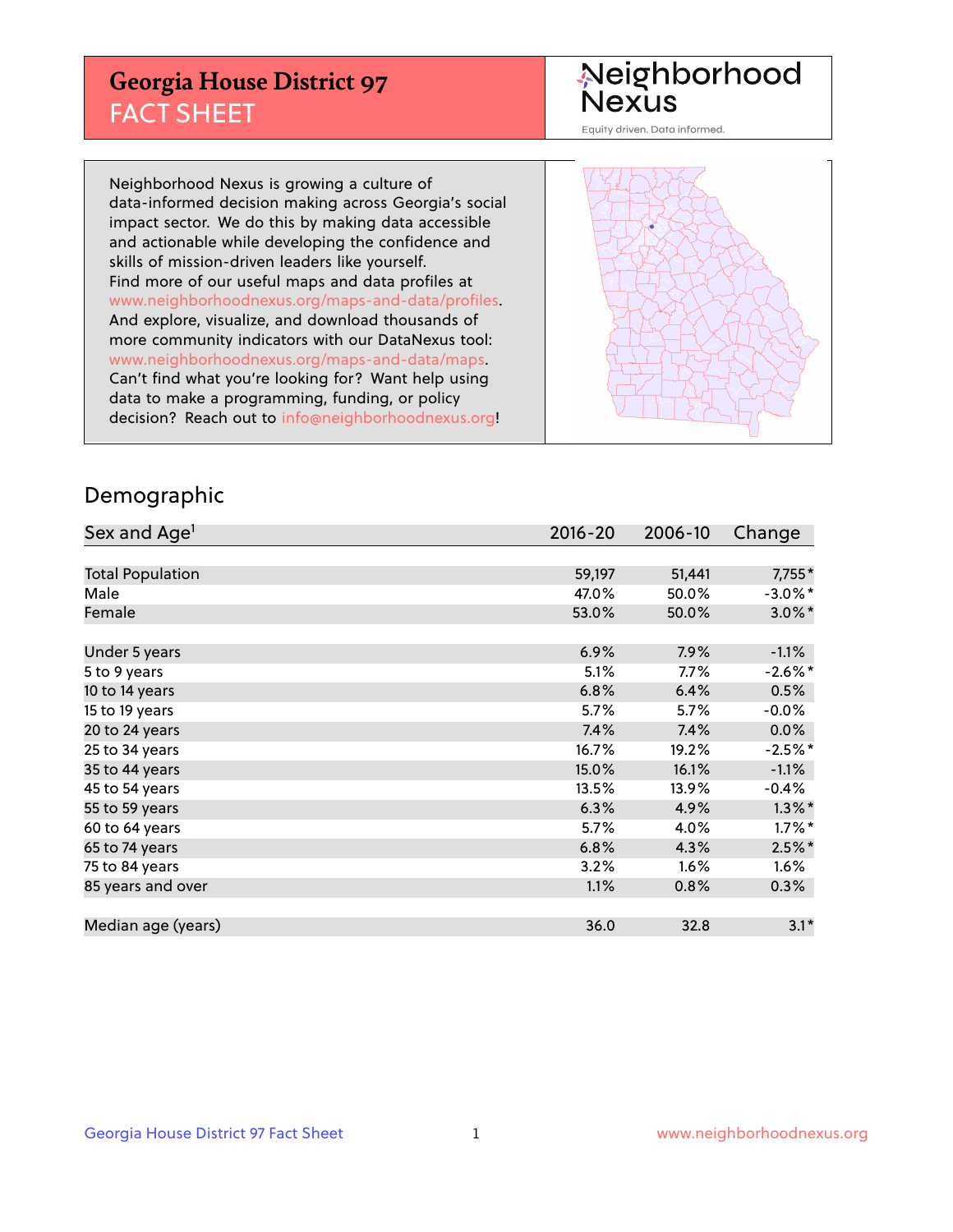## Demographic, continued...

| Race <sup>2</sup>                                            | $2016 - 20$ | 2006-10 | Change     |
|--------------------------------------------------------------|-------------|---------|------------|
| <b>Total population</b>                                      | 59,197      | 51,441  | $7,755*$   |
| One race                                                     | 95.2%       | 98.2%   | $-3.0\%$ * |
| White                                                        | 42.6%       | 50.3%   | $-7.6%$ *  |
| <b>Black or African American</b>                             | 27.4%       | 22.7%   | 4.7%*      |
| American Indian and Alaska Native                            | 0.8%        | 0.5%    | 0.3%       |
| Asian                                                        | 14.1%       | 15.3%   | $-1.2%$    |
| Native Hawaiian and Other Pacific Islander                   | 0.0%        | 0.0%    | $-0.0%$    |
| Some other race                                              | 10.3%       | 9.5%    | 0.9%       |
| Two or more races                                            | 4.8%        | 1.8%    | $3.0\%$ *  |
| Race alone or in combination with other race(s) <sup>3</sup> | $2016 - 20$ | 2006-10 | Change     |
| Total population                                             | 59,197      | 51,441  | 7,755*     |
| White                                                        | 46.8%       | 51.8%   | $-5.0\%$ * |
| <b>Black or African American</b>                             | 29.0%       | 23.6%   | $5.4\%$ *  |
| American Indian and Alaska Native                            | 1.5%        | 0.8%    | 0.6%       |
| Asian                                                        | 14.9%       | 15.8%   | $-0.9%$    |
| Native Hawaiian and Other Pacific Islander                   | 0.0%        | 0.0%    | $0.0\%$    |
| Some other race                                              | 12.9%       | 9.9%    | $2.9\%$ *  |
| Hispanic or Latino and Race <sup>4</sup>                     | $2016 - 20$ | 2006-10 | Change     |
| Total population                                             | 59,197      | 51,441  | 7,755*     |
| Hispanic or Latino (of any race)                             | 20.9%       | 18.9%   | 2.0%       |
| Not Hispanic or Latino                                       | 79.1%       | 81.1%   | $-2.0\%$ * |
| White alone                                                  | 34.7%       | 40.6%   | $-6.0\%$ * |
| Black or African American alone                              | 26.3%       | 22.4%   | $3.8\%$ *  |
| American Indian and Alaska Native alone                      | 0.4%        | 0.3%    | 0.1%       |
| Asian alone                                                  | 14.0%       | 15.3%   | $-1.2%$    |
| Native Hawaiian and Other Pacific Islander alone             | 0.0%        | 0.0%    | $-0.0%$    |
| Some other race alone                                        | 0.6%        | 1.0%    | $-0.4%$    |
| Two or more races                                            | 3.2%        | 1.5%    | $1.7\%$ *  |
|                                                              |             |         |            |
| U.S. Citizenship Status <sup>5</sup>                         | $2016 - 20$ | 2006-10 | Change     |
| Foreign-born population                                      | 15,503      | 15,051  | 452        |
| Naturalized U.S. citizen                                     | 32.6%       | 28.5%   | 4.1%*      |
| Not a U.S. citizen                                           | 67.4%       | 71.5%   | $-4.1%$    |
| Citizen, Voting Age Population <sup>6</sup>                  | $2016 - 20$ | 2006-10 | Change     |
|                                                              |             |         |            |
| Citizen, 18 and over population                              | 36,605      | 28,980  | 7,625*     |
| Male                                                         | 45.2%       | 47.0%   | $-1.7%$    |
| Female                                                       | 54.8%       | 53.0%   | 1.7%       |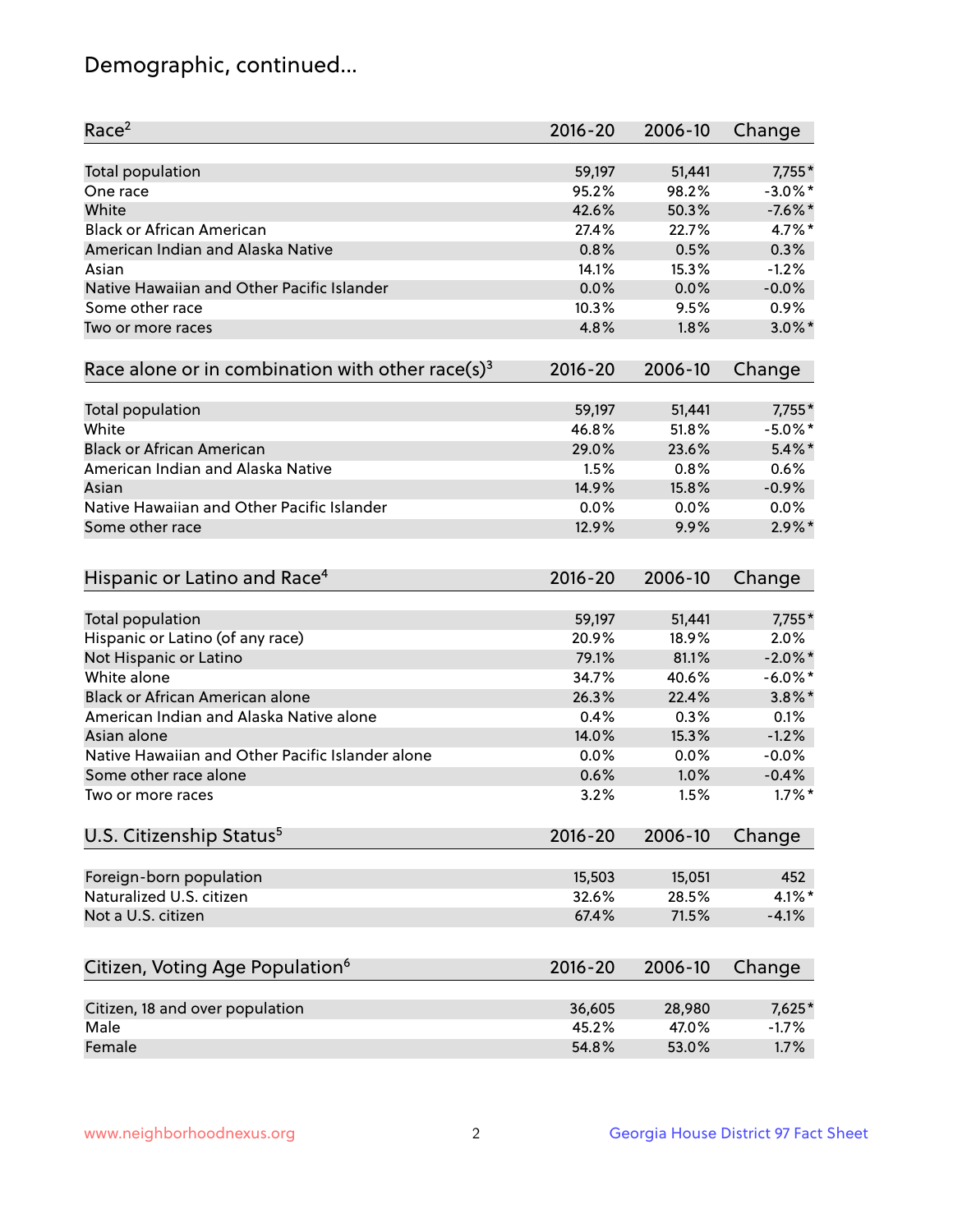#### Economic

| Income <sup>7</sup>                                 | $2016 - 20$ | 2006-10 | Change     |
|-----------------------------------------------------|-------------|---------|------------|
|                                                     |             |         |            |
| All households                                      | 23,254      | 20,600  | $2,654*$   |
| Less than \$10,000                                  | 4.7%        | 4.3%    | 0.4%       |
| \$10,000 to \$14,999                                | 2.5%        | 3.5%    | $-1.1%$    |
| \$15,000 to \$24,999                                | 7.6%        | 9.5%    | $-2.0%$    |
| \$25,000 to \$34,999                                | 10.1%       | 12.9%   | $-2.8%$    |
| \$35,000 to \$49,999                                | 12.4%       | 16.1%   | $-3.7\%$ * |
| \$50,000 to \$74,999                                | 21.7%       | 19.7%   | 2.0%       |
| \$75,000 to \$99,999                                | 11.7%       | 10.9%   | 0.7%       |
| \$100,000 to \$149,999                              | 14.7%       | 12.7%   | 1.9%       |
| \$150,000 to \$199,999                              | 6.9%        | 6.0%    | 0.9%       |
| \$200,000 or more                                   | 7.9%        | 4.3%    | $3.6\%$ *  |
| Median household income (dollars)                   | 64,666      | 54,218  | 10,448*    |
| Mean household income (dollars)                     | 90,199      | 73,883  | 16,316*    |
| With earnings                                       | 88.3%       | 90.2%   | $-1.9%$ *  |
| Mean earnings (dollars)                             | 90,386      | 73,886  | 16,500*    |
| <b>With Social Security</b>                         | 18.9%       | 12.5%   | $6.3\%$ *  |
| Mean Social Security income (dollars)               | 20,377      | 16,331  | 4,046*     |
| With retirement income                              | 12.4%       | 8.6%    | 3.9%*      |
| Mean retirement income (dollars)                    | 25,076      | 22,431  | 2,645      |
| With Supplemental Security Income                   | 1.9%        | 1.1%    | 0.7%       |
| Mean Supplemental Security Income (dollars)         | 7,086       | 8,503   | $-1,417$   |
| With cash public assistance income                  | 1.3%        | 0.8%    | 0.6%       |
| Mean cash public assistance income (dollars)        | 746         | 2,672   | $-1,926$   |
| With Food Stamp/SNAP benefits in the past 12 months | 6.0%        | 4.6%    | 1.3%       |
|                                                     |             |         |            |
| Families                                            | 14,501      | 12,830  | $1,671*$   |
| Less than \$10,000                                  | 2.9%        | 3.3%    | $-0.4%$    |
| \$10,000 to \$14,999                                | 1.5%        | 2.7%    | $-1.3%$    |
| \$15,000 to \$24,999                                | 5.2%        | 8.2%    | $-3.0%$    |
| \$25,000 to \$34,999                                | 7.8%        | 9.4%    | $-1.5%$    |
| \$35,000 to \$49,999                                | 7.8%        | 14.6%   | $-6.9\%$ * |
| \$50,000 to \$74,999                                | 23.2%       | 18.3%   | 4.9%*      |
| \$75,000 to \$99,999                                | 12.1%       | 12.8%   | $-0.7%$    |
| \$100,000 to \$149,999                              | 18.9%       | 16.0%   | 3.0%       |
| \$150,000 to \$199,999                              | 9.2%        | 8.3%    | 0.9%       |
| \$200,000 or more                                   | 11.4%       | 6.3%    | $5.1\%$ *  |
| Median family income (dollars)                      | 78,405      | 66,178  | 12,228 *   |
| Mean family income (dollars)                        | 108,911     | 87,211  | 21,700*    |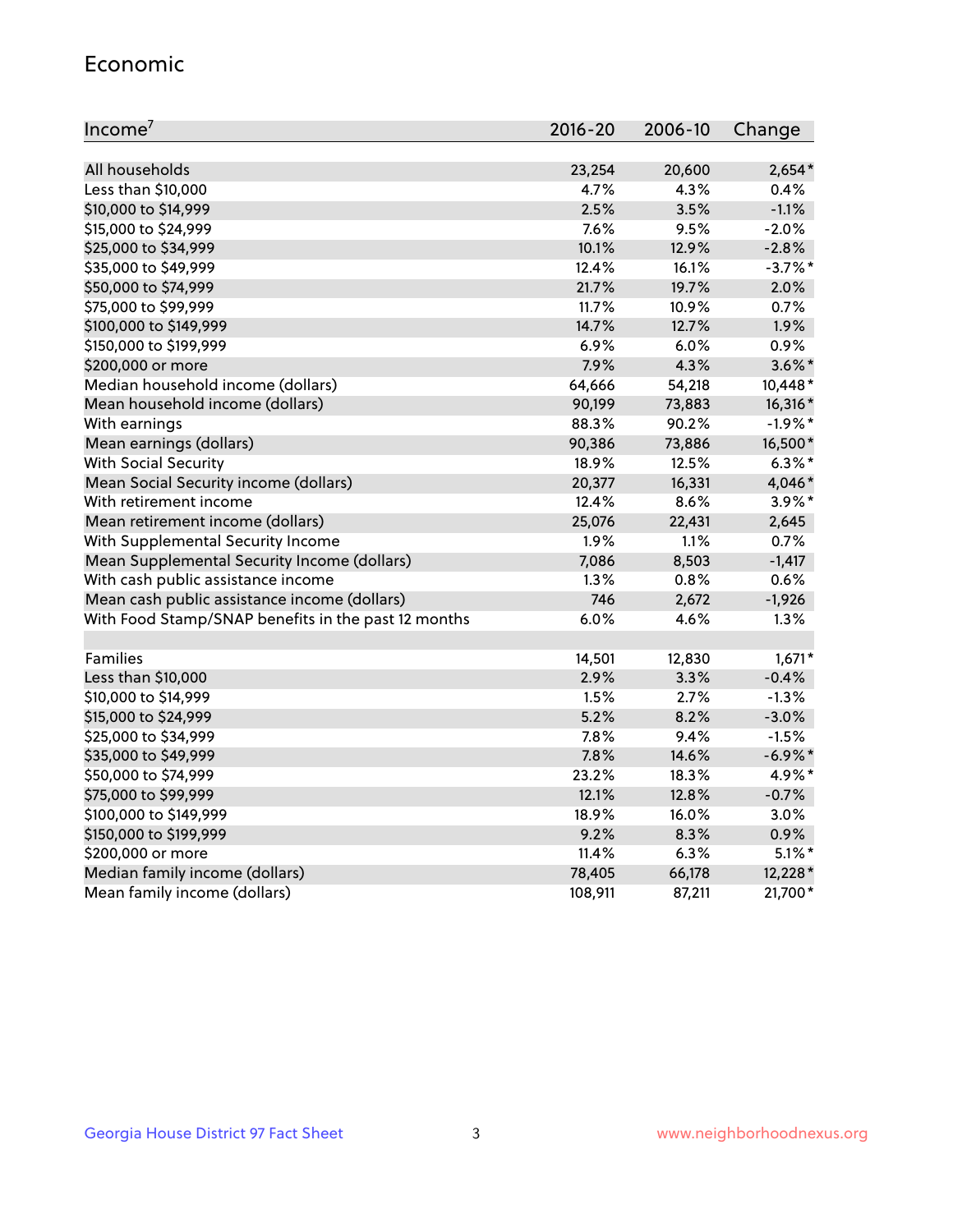## Economic, continued...

| Income, continued <sup>8</sup>                           | 2016-20 | 2006-10 | Change   |
|----------------------------------------------------------|---------|---------|----------|
|                                                          |         |         |          |
| Nonfamily households                                     | 8,752   | 7,770   | 983*     |
| Median nonfamily income (dollars)                        | 42,857  | 41,087  | 1,770    |
| Mean nonfamily income (dollars)                          | 57,105  | 49,501  | 7,604*   |
|                                                          |         |         |          |
| Median earnings for workers (dollars)                    | 39,314  | 33,917  | 5,397*   |
| Median earnings for male full-time, year-round workers   | 51,332  | 46,007  | 5,325*   |
| (dollars)                                                |         |         |          |
| Median earnings for female full-time, year-round workers | 44,599  | 38,330  | $6,269*$ |
| (dollars)                                                |         |         |          |
|                                                          |         |         |          |
| Per capita income (dollars)                              | 36,390  | 30,278  | $6,112*$ |
|                                                          |         |         |          |
| Families and People Below Poverty Level <sup>9</sup>     | 2016-20 | 2006-10 | Change   |
|                                                          |         |         |          |
| <b>All families</b>                                      | 8.6%    | 9.2%    | $-0.6%$  |
| With related children under 18 years                     | 11.2%   | 14.0%   | $-2.8%$  |
| With related children under 5 years only                 | 1.7%    | 8.8%    | $-7.1%$  |
| Married couple families                                  | 6.3%    | 4.0%    | 2.3%     |
| With related children under 18 years                     | 7.5%    | 6.5%    | 1.0%     |
| With related children under 5 years only                 | 0.0%    | 1.9%    | $-1.9%$  |
| Families with female householder, no husband present     | 14.1%   | 22.1%   | $-8.1%$  |
| With related children under 18 years                     | 19.6%   | 26.4%   | $-6.7%$  |
| With related children under 5 years only                 | 8.0%    | 28.0%   | $-20.0%$ |
|                                                          |         |         |          |
| All people                                               | 10.7%   | 12.1%   | $-1.4%$  |
| Under 18 years                                           | 14.4%   | 18.5%   | $-4.1%$  |
| Related children under 18 years                          | 14.1%   | 18.4%   | $-4.3%$  |
| Related children under 5 years                           | 10.5%   | 17.7%   | $-7.2%$  |
| Related children 5 to 17 years                           | 15.7%   | 18.8%   | $-3.1%$  |
| 18 years and over                                        | 9.7%    | 10.0%   | $-0.3%$  |
| 18 to 64 years                                           | 9.5%    | 10.1%   | $-0.6%$  |
| 65 years and over                                        | 10.8%   | 9.3%    | 1.5%     |
| People in families                                       | 9.1%    | 11.4%   | $-2.3%$  |
| Unrelated individuals 15 years and over                  | 17.5%   | 14.9%   | 2.6%     |
|                                                          |         |         |          |
| Non-Hispanic white people                                | 6.0%    | 5.4%    | 0.6%     |
| Black or African-American people                         | 10.6%   | 11.1%   | $-0.5%$  |
| Asian people                                             | 11.1%   | 11.8%   | $-0.7%$  |
| Hispanic or Latino people                                | 20.3%   | 29.0%   | $-8.6%$  |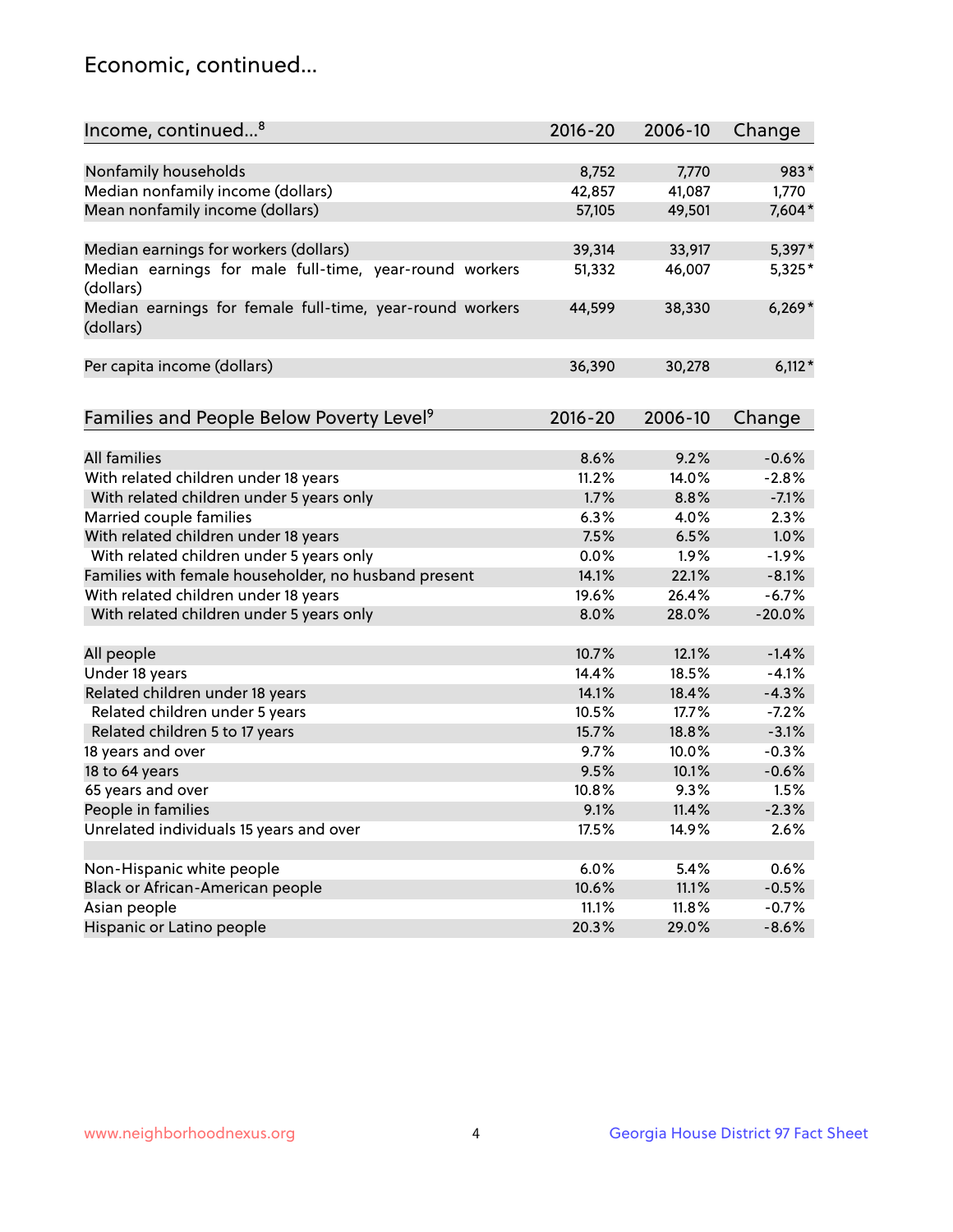## Employment

| Employment Status <sup>10</sup>                                             | $2016 - 20$ | 2006-10 | Change     |
|-----------------------------------------------------------------------------|-------------|---------|------------|
|                                                                             |             |         |            |
| Population 16 years and over                                                | 47,425      | 39,606  | 7,819*     |
| In labor force                                                              | 71.0%       | 76.3%   | $-5.3\%$ * |
| Civilian labor force                                                        | 70.9%       | 76.2%   | $-5.3\%$ * |
| Employed                                                                    | 68.6%       | 70.5%   | $-1.9%$    |
| Unemployed                                                                  | 2.4%        | 5.7%    | $-3.4%$    |
| <b>Armed Forces</b>                                                         | 0.1%        | 0.1%    | $-0.0%$    |
| Not in labor force                                                          | 29.0%       | 23.7%   | $5.3\%$ *  |
| Civilian labor force                                                        | 33,627      | 30,174  | $3,453*$   |
|                                                                             | 3.3%        | 7.5%    | $-4.2%$    |
| <b>Unemployment Rate</b>                                                    |             |         |            |
| Females 16 years and over                                                   | 25,491      | 20,100  | 5,391*     |
| In labor force                                                              | 66.6%       | 69.6%   | $-3.0%$    |
| Civilian labor force                                                        | 66.6%       | 69.6%   | $-2.9%$    |
| Employed                                                                    | 64.3%       | 63.7%   | 0.6%       |
|                                                                             |             |         |            |
| Own children of the householder under 6 years                               | 4,683       | 4,701   | $-18$      |
| All parents in family in labor force                                        | 59.1%       | 63.7%   | $-4.6%$    |
| Own children of the householder 6 to 17 years                               | 8,102       | 7,916   | 187        |
| All parents in family in labor force                                        | 69.8%       | 73.3%   | $-3.5%$    |
|                                                                             |             |         |            |
| Industry <sup>11</sup>                                                      | $2016 - 20$ | 2006-10 | Change     |
|                                                                             |             |         |            |
| Civilian employed population 16 years and over                              | 32,512      | 27,915  | 4,597*     |
| Agriculture, forestry, fishing and hunting, and mining                      | 0.3%        | 0.1%    | 0.2%       |
| Construction                                                                | 6.0%        | 9.4%    | $-3.5%$ *  |
| Manufacturing                                                               | 8.8%        | 7.8%    | 0.9%       |
| Wholesale trade                                                             | 3.0%        | 4.4%    | $-1.3%$    |
| Retail trade                                                                | 12.0%       | 12.5%   | $-0.6%$    |
| Transportation and warehousing, and utilities                               | 5.6%        | 3.6%    | 2.0%       |
| Information                                                                 | 3.3%        | 5.6%    | $-2.3\%$ * |
| Finance and insurance, and real estate and rental and leasing               | 9.3%        | 10.2%   | $-0.9%$    |
| Professional, scientific, and management, and administrative                | 17.0%       | 17.7%   | $-0.7%$    |
| and waste management services                                               |             |         |            |
| Educational services, and health care and social assistance                 | 16.5%       | 13.8%   | $2.7\%$ *  |
| Arts, entertainment, and recreation, and accommodation and<br>food services | 11.6%       | 8.2%    | $3.5\%$ *  |
| Other services, except public administration                                | 4.1%        | 3.9%    | 0.2%       |
| Public administration                                                       | 2.7%        | 2.9%    | $-0.3%$    |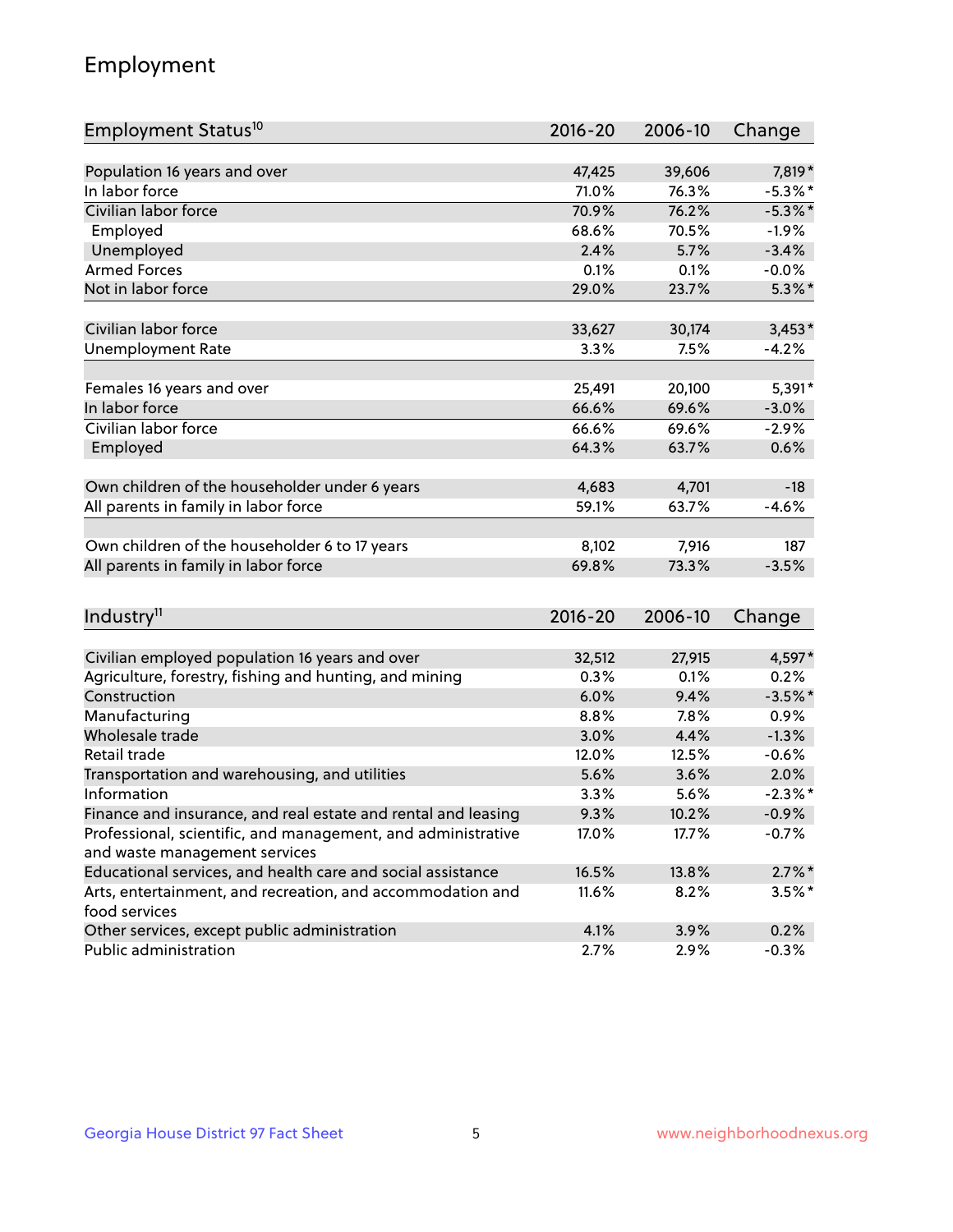## Employment, continued...

| Occupation <sup>12</sup>                                     | $2016 - 20$ | 2006-10 | Change     |
|--------------------------------------------------------------|-------------|---------|------------|
|                                                              |             |         |            |
| Civilian employed population 16 years and over               | 32,512      | 27,915  | 4,597*     |
| Management, business, science, and arts occupations          | 44.1%       | 41.4%   | 2.7%       |
| Service occupations                                          | 15.3%       | 12.6%   | $2.7\%$ *  |
| Sales and office occupations                                 | 22.3%       | 28.7%   | $-6.4\%$ * |
| Natural<br>construction,<br>and<br>resources,<br>maintenance | 7.4%        | 9.3%    | $-1.9%$    |
| occupations                                                  |             |         |            |
| Production, transportation, and material moving occupations  | 11.0%       | 8.0%    | $2.9\%*$   |
| Class of Worker <sup>13</sup>                                | $2016 - 20$ | 2006-10 | Change     |
|                                                              |             |         |            |
| Civilian employed population 16 years and over               | 32,512      | 27,915  | 4,597*     |
| Private wage and salary workers                              | 87.6%       | 85.9%   | 1.7%       |
| Government workers                                           | 7.7%        | 8.5%    | $-0.8%$    |
| Self-employed in own not incorporated business workers       | 4.4%        | 5.2%    | $-0.8%$    |
| Unpaid family workers                                        | 0.3%        | 0.3%    | $-0.1%$    |
| Job Flows <sup>14</sup>                                      | 2019        | 2010    | Change     |
|                                                              |             |         |            |
| Total Jobs in district                                       | 64,086      | 52,783  | 11,303     |
| Held by residents of district                                | 4.7%        | 4.5%    | 0.3%       |
| Held by non-residents of district                            | 95.3%       | 95.5%   | $-0.3%$    |
| Jobs by Industry Sector <sup>15</sup>                        | 2019        | 2010    |            |
|                                                              |             |         | Change     |
| Total Jobs in district                                       | 64,086      | 52,783  | 11,303     |
| Goods Producing sectors                                      | 15.7%       | 12.4%   | 3.3%       |
| Trade, Transportation, and Utilities sectors                 | 23.6%       | 25.6%   | $-2.1%$    |
| All Other Services sectors                                   | 60.8%       | 62.0%   | $-1.2%$    |
|                                                              |             |         |            |
| Total Jobs in district held by district residents            | 3,022       | 2,357   | 665        |
| <b>Goods Producing sectors</b>                               | 13.9%       | 10.1%   | 3.8%       |
| Trade, Transportation, and Utilities sectors                 | 20.1%       | 20.9%   | $-0.8%$    |
| All Other Services sectors                                   | 66.0%       | 69.1%   | $-3.0%$    |
|                                                              |             |         |            |
| Jobs by Earnings <sup>16</sup>                               | 2019        | 2010    | Change     |
|                                                              |             |         |            |
| Total Jobs in district                                       | 64,086      | 52,783  | 11,303     |
| Jobs with earnings \$1250/month or less                      | 15.5%       | 14.0%   | 1.4%       |
| Jobs with earnings \$1251/month to \$3333/month              | 25.9%       | 34.1%   | $-8.2%$    |
| Jobs with earnings greater than \$3333/month                 | 58.6%       | 51.8%   | 6.8%       |
|                                                              |             |         |            |
| Total Jobs in district held by district residents            | 3,022       | 2,357   | 665        |
| Jobs with earnings \$1250/month or less                      | 19.8%       | 19.3%   | 0.5%       |
| Jobs with earnings \$1251/month to \$3333/month              | 29.7%       | 36.1%   | $-6.3%$    |
| Jobs with earnings greater than \$3333/month                 | 50.4%       | 44.6%   | 5.8%       |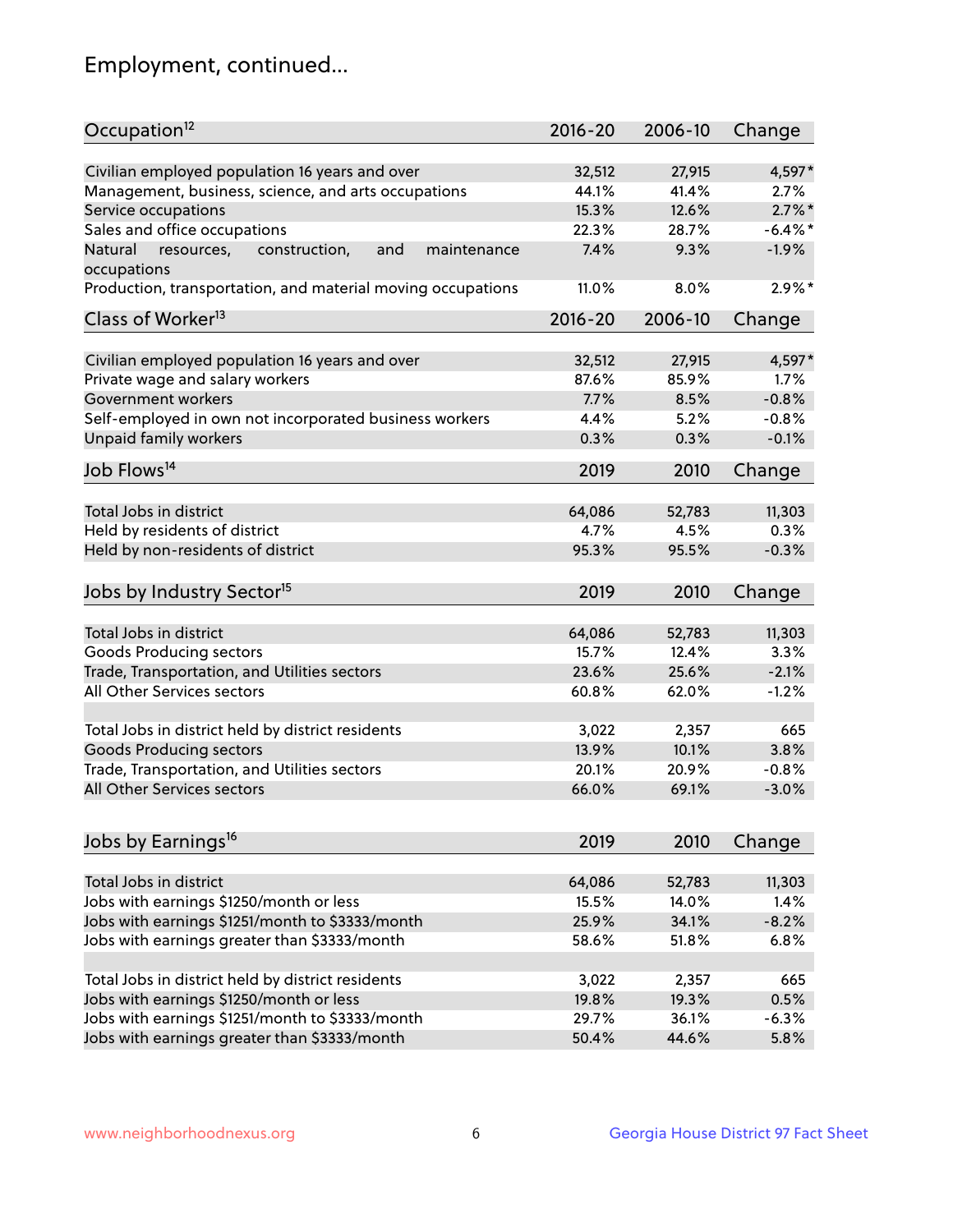## Employment, continued...

| 2010  | Change                                     |
|-------|--------------------------------------------|
|       |                                            |
|       | 11,303                                     |
| 17.4% | 1.8%                                       |
|       | $-8.0%$                                    |
|       | 6.2%                                       |
|       |                                            |
| 2,357 | 665                                        |
|       | 2.1%                                       |
|       | $-8.6%$                                    |
| 17.4% | 6.5%                                       |
|       | 52,783<br>66.9%<br>15.7%<br>21.2%<br>61.3% |

#### Education

| School Enrollment <sup>18</sup>                | $2016 - 20$ | 2006-10 | Change    |
|------------------------------------------------|-------------|---------|-----------|
|                                                |             |         |           |
| Population 3 years and over enrolled in school | 14,738      | 13,130  | $1,608*$  |
| Nursery school, preschool                      | 6.7%        | 6.2%    | 0.5%      |
| Kindergarten                                   | 6.4%        | 6.7%    | $-0.3%$   |
| Elementary school (grades 1-8)                 | 38.3%       | 42.0%   | $-3.7%$   |
| High school (grades 9-12)                      | 19.8%       | 19.0%   | 0.8%      |
| College or graduate school                     | 28.9%       | 26.2%   | 2.7%      |
| Educational Attainment <sup>19</sup>           | $2016 - 20$ | 2006-10 | Change    |
|                                                |             |         |           |
| Population 25 years and over                   | 40,336      | 33,369  | $6,966*$  |
| Less than 9th grade                            | 4.7%        | 4.9%    | $-0.3%$   |
| 9th to 12th grade, no diploma                  | 4.5%        | 5.7%    | $-1.2%$   |
| High school graduate (includes equivalency)    | 17.9%       | 20.1%   | $-2.3%$   |
| Some college, no degree                        | 16.3%       | 18.7%   | $-2.4\%$  |
| Associate's degree                             | 11.0%       | 7.9%    | $3.1\%$ * |
| Bachelor's degree                              | 30.8%       | 28.3%   | $2.5%$ *  |
| Graduate or professional degree                | 14.9%       | 14.4%   | $0.6\%$   |
|                                                |             |         |           |
| Percent high school graduate or higher         | 90.9%       | 89.3%   | 1.5%      |
| Percent bachelor's degree or higher            | 45.7%       | 42.7%   | 3.1%      |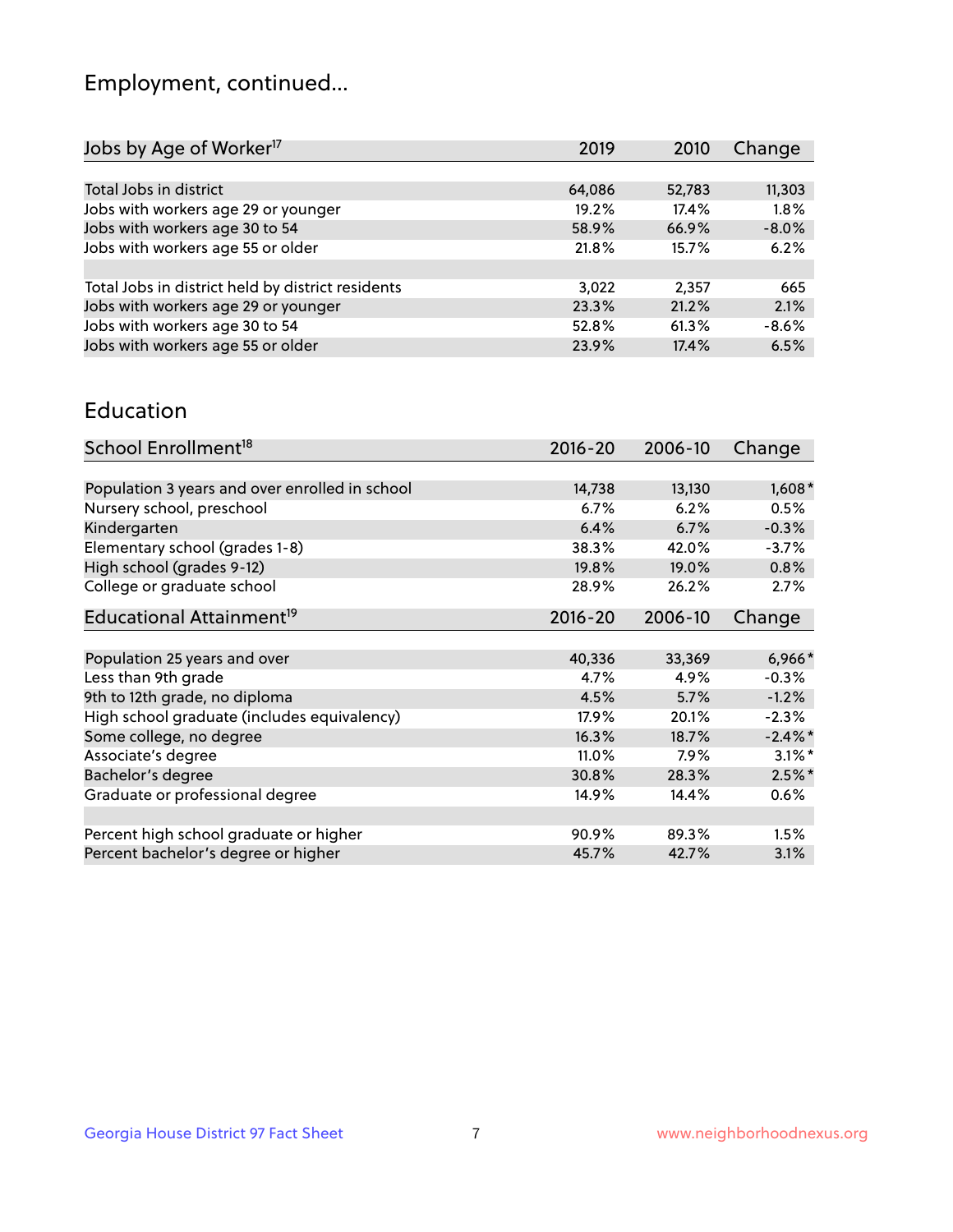## Housing

| Households by Type <sup>20</sup>                     | 2016-20 | 2006-10 | Change     |
|------------------------------------------------------|---------|---------|------------|
|                                                      |         |         |            |
| <b>Total households</b>                              | 23,254  | 20,600  | $2,654*$   |
| Family households (families)                         | 62.4%   | 62.3%   | 0.1%       |
| With own children under 18 years                     | 26.6%   | 33.0%   | $-6.4\%$ * |
| Married-couple family                                | 45.0%   | 43.4%   | 1.5%       |
| With own children of the householder under 18 years  | 19.0%   | 21.0%   | $-2.0%$    |
| Male householder, no wife present, family            | 4.5%    | 4.5%    | $-0.0%$    |
| With own children of the householder under 18 years  | 1.5%    | 2.1%    | $-0.6%$    |
| Female householder, no husband present, family       | 12.9%   | 14.3%   | $-1.4%$    |
| With own children of the householder under 18 years  | 6.2%    | 10.0%   | $-3.9\%$ * |
| Nonfamily households                                 | 37.6%   | 37.7%   | $-0.1%$    |
| Householder living alone                             | 32.1%   | 31.1%   | 1.1%       |
| 65 years and over                                    | 6.1%    | 5.0%    | 1.1%       |
|                                                      |         |         |            |
| Households with one or more people under 18 years    | 30.8%   | 35.5%   | $-4.7%$ *  |
| Households with one or more people 65 years and over | 20.0%   | 12.8%   | $7.2\%$ *  |
| Average household size                               | 2.54    | 2.50    | 0.04       |
| Average family size                                  | 3.29    | 3.14    | 0.14       |
|                                                      |         |         |            |
| Housing Occupancy <sup>21</sup>                      | 2016-20 | 2006-10 | Change     |
| Total housing units                                  | 24,275  | 22,871  | $1,405*$   |
| Occupied housing units                               | 95.8%   | 90.1%   | $5.7\%$ *  |
| Vacant housing units                                 | 4.2%    | 9.9%    | $-5.7\%$ * |
|                                                      |         |         |            |
| Homeowner vacancy rate                               | 0.5     | 1.1     | $-0.6$     |
| Rental vacancy rate                                  | 4.4     | 12.9    | $-8.5*$    |
|                                                      |         |         |            |
| Units in Structure <sup>22</sup>                     | 2016-20 | 2006-10 | Change     |
| Total housing units                                  | 24,275  | 22,871  | $1,405*$   |
| 1-unit, detached                                     | 42.6%   | 40.7%   | 1.9%       |
| 1-unit, attached                                     | 12.0%   | 10.5%   | 1.6%       |
| 2 units                                              | 1.5%    | 1.5%    | $-0.0%$    |
| 3 or 4 units                                         | 6.8%    | 6.3%    | 0.5%       |
| 5 to 9 units                                         | 11.6%   | 15.3%   | $-3.7%$ *  |
| 10 to 19 units                                       | 14.6%   | 17.3%   | $-2.8%$    |
| 20 or more units                                     | 10.6%   | 8.1%    | 2.5%       |
| Mobile home                                          | 0.3%    | 0.2%    | $0.0\%$    |
| Boat, RV, van, etc.                                  | 0.0%    | $0.0\%$ | $0.0\%$    |
|                                                      |         |         |            |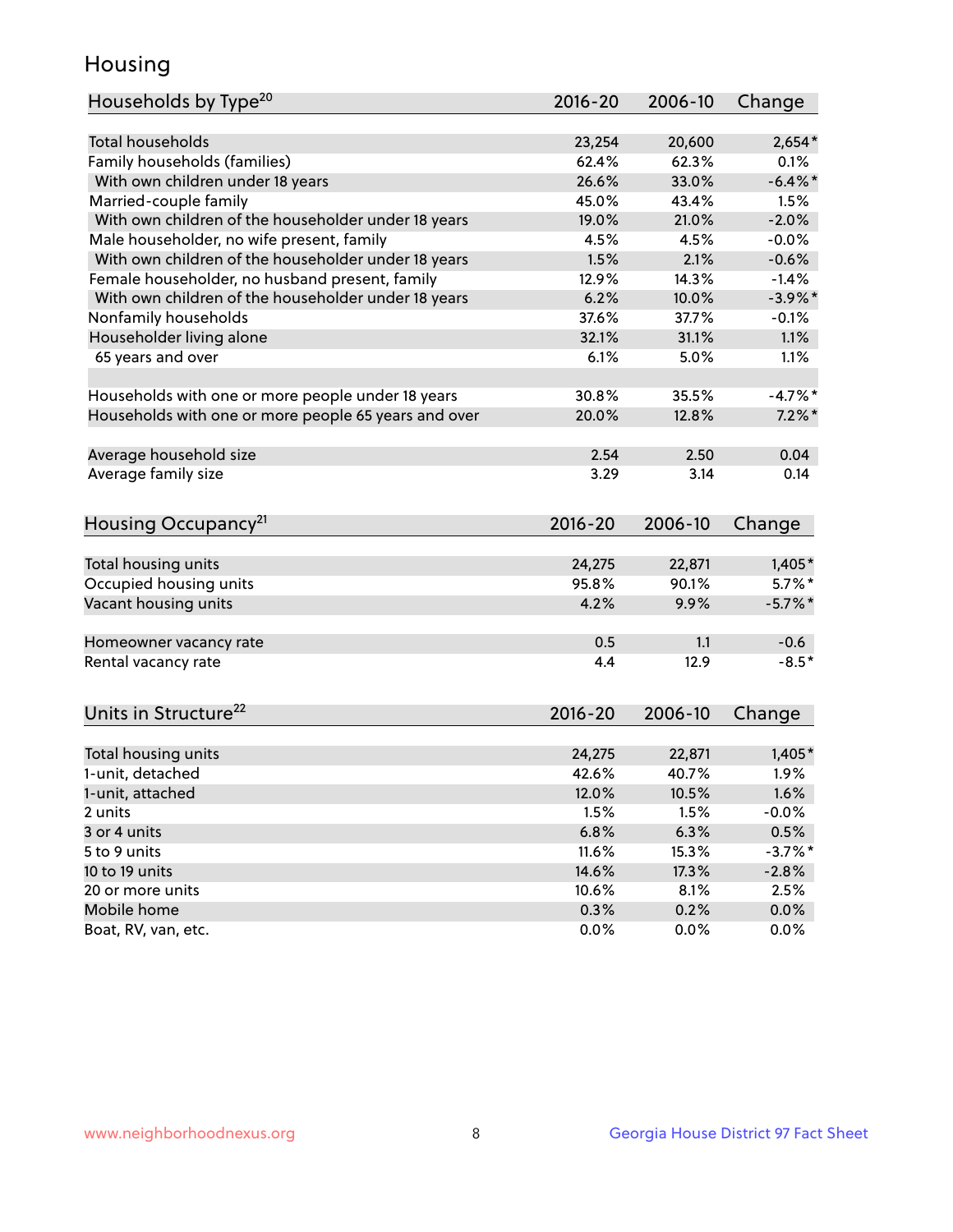## Housing, Continued...

| Year Structure Built <sup>23</sup>             | 2016-20       | 2006-10       | Change                   |
|------------------------------------------------|---------------|---------------|--------------------------|
| Total housing units                            | 24,275        | 22,871        | $1,405*$                 |
| Built 2014 or later                            | 2.5%          | (X)           | (X)                      |
| Built 2010 to 2013                             | 1.1%          | (X)           | (X)                      |
| Built 2000 to 2009                             | 11.9%         | 12.7%         | $-0.8%$                  |
| Built 1990 to 1999                             | 30.4%         | 29.5%         | 0.9%                     |
| Built 1980 to 1989                             | 31.9%         | 34.0%         | $-2.0%$                  |
| Built 1970 to 1979                             | 15.6%         | 15.5%         | 0.1%                     |
| Built 1960 to 1969                             | 3.9%          | 4.3%          | $-0.5%$                  |
| Built 1950 to 1959                             | 1.8%          | 2.9%          | $-1.1%$                  |
| Built 1940 to 1949                             | 0.3%          | 0.4%          | $-0.1%$                  |
| Built 1939 or earlier                          | 0.6%          | 0.7%          | $-0.1%$                  |
| Housing Tenure <sup>24</sup>                   | $2016 - 20$   | 2006-10       | Change                   |
|                                                |               |               |                          |
| Occupied housing units                         | 23,254        | 20,600        | $2,654*$                 |
| Owner-occupied                                 | 47.3%         | 51.1%         | $-3.8\%$ *               |
| Renter-occupied                                | 52.7%         | 48.9%         | $3.8\%$ *                |
| Average household size of owner-occupied unit  | 2.63          | 2.54          | 0.09                     |
| Average household size of renter-occupied unit | 2.46          | 2.45          | 0.01                     |
| Residence 1 Year Ago <sup>25</sup>             | $2016 - 20$   | 2006-10       | Change                   |
|                                                |               |               |                          |
| Population 1 year and over<br>Same house       | 58,544        | 50,669        | 7,875*<br>$6.0\%$ *      |
|                                                | 84.3%         | 78.4%         |                          |
| Different house in the U.S.                    | 13.8%<br>6.3% | 19.8%<br>9.9% | $-6.1\%$ *<br>$-3.6\%$ * |
| Same county                                    | 7.5%          | 10.0%         | $-2.5%$ *                |
| Different county<br>Same state                 | 4.8%          | 5.7%          | $-0.9%$                  |
| Different state                                | 2.7%          | 4.3%          | $-1.6\%$ *               |
| Abroad                                         | 1.9%          | 1.8%          | 0.1%                     |
|                                                |               |               |                          |
| Value of Housing Unit <sup>26</sup>            | $2016 - 20$   | 2006-10       | Change                   |
| Owner-occupied units                           | 10,991        | 10,522        | 469                      |
| Less than \$50,000                             | 1.1%          | 1.3%          | $-0.2%$                  |
| \$50,000 to \$99,999                           | 4.6%          | 2.9%          | 1.7%                     |
| \$100,000 to \$149,999                         | 10.3%         | 17.6%         | $-7.4\%$ *               |
| \$150,000 to \$199,999                         | 15.2%         | 22.7%         | $-7.4\%$ *               |
| \$200,000 to \$299,999                         | 29.6%         | 28.9%         | 0.7%                     |
| \$300,000 to \$499,999                         | 26.8%         | 20.1%         | $6.7\%$ *                |
| \$500,000 to \$999,999                         | 10.7%         | 5.7%          | 5.1%                     |
| \$1,000,000 or more                            | 1.6%          | 0.8%          | 0.8%                     |
| Median (dollars)                               | 264,562       | 216,984       | 47,578*                  |
| Mortgage Status <sup>27</sup>                  | $2016 - 20$   | 2006-10       | Change                   |
|                                                |               |               |                          |
| Owner-occupied units                           | 10,991        | 10,522        | 469                      |
| Housing units with a mortgage                  | 65.7%         | 83.7%         | $-18.1\%$ *              |
| Housing units without a mortgage               | 34.3%         | 16.3%         | 18.1%*                   |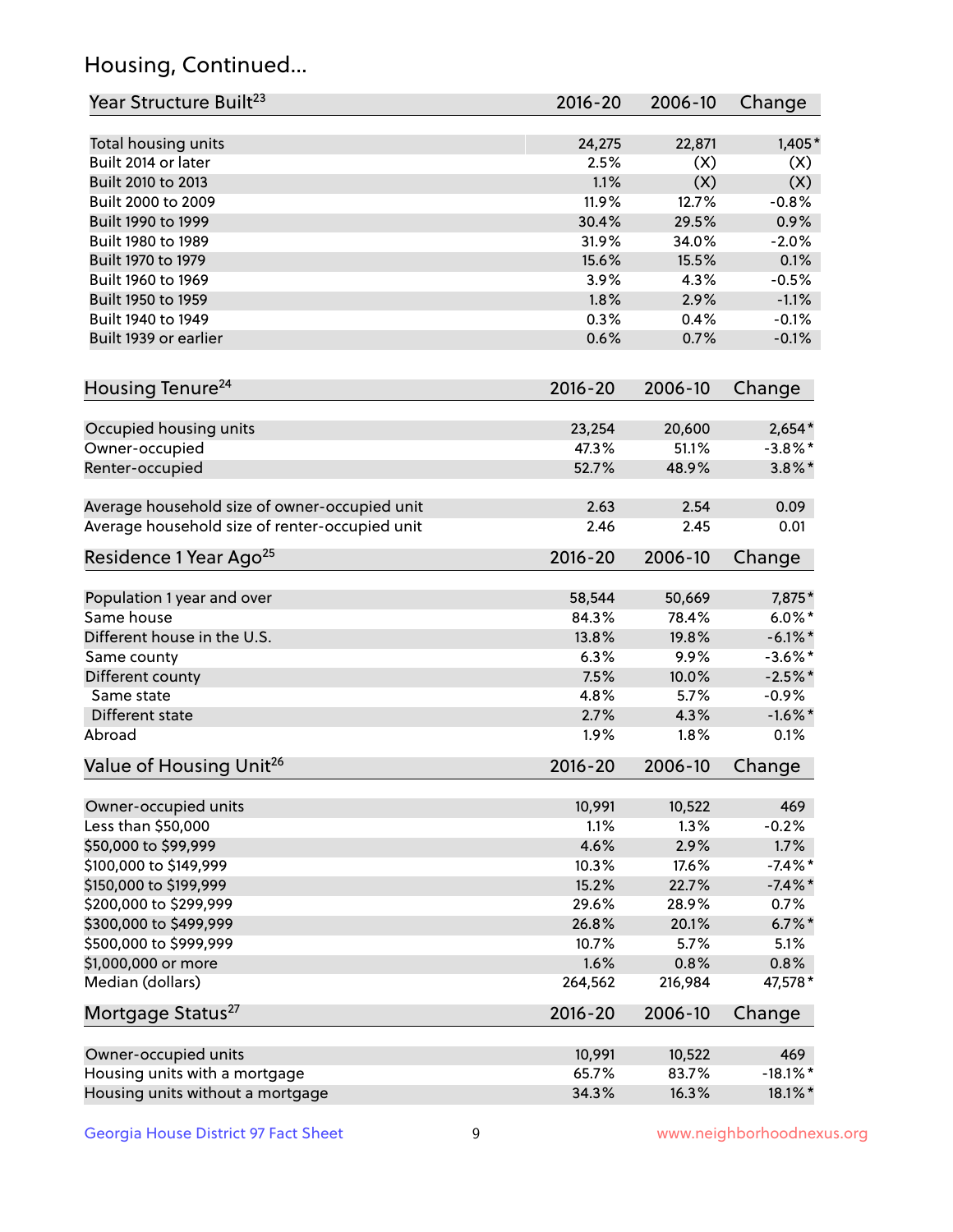## Housing, Continued...

| Selected Monthly Owner Costs <sup>28</sup>                                            | 2016-20     | 2006-10 | Change     |
|---------------------------------------------------------------------------------------|-------------|---------|------------|
| Housing units with a mortgage                                                         | 7,217       | 8,809   | $-1,592*$  |
| Less than \$300                                                                       | 0.1%        | 0.0%    | 0.1%       |
| \$300 to \$499                                                                        | 0.1%        | 0.2%    | $-0.2%$    |
| \$500 to \$999                                                                        | 11.0%       | 8.5%    | 2.5%       |
| \$1,000 to \$1,499                                                                    | 27.8%       | 30.6%   | $-2.8%$    |
| \$1,500 to \$1,999                                                                    | 28.7%       | 27.4%   | 1.3%       |
| \$2,000 to \$2,999                                                                    | 24.5%       | 22.3%   | 2.2%       |
| \$3,000 or more                                                                       | 7.8%        | 11.0%   | $-3.2%$    |
| Median (dollars)                                                                      | 1,692       | 1,695   | $-3$       |
|                                                                                       |             |         |            |
| Housing units without a mortgage                                                      | 3,774       | 1,713   | $2,061*$   |
| Less than \$150                                                                       | 3.6%        | 0.2%    | 3.3%       |
| \$150 to \$249                                                                        | 4.9%        | 7.0%    | $-2.1%$    |
| \$250 to \$349                                                                        | 8.4%        | 20.9%   | $-12.5%$   |
| \$350 to \$499                                                                        | 31.4%       | 31.9%   | $-0.5%$    |
| \$500 to \$699                                                                        | 28.0%       | 24.4%   | 3.7%       |
| \$700 or more                                                                         | 23.6%       | 15.6%   | 8.1%       |
| Median (dollars)                                                                      | 509         | 453     | $56*$      |
| Selected Monthly Owner Costs as a Percentage of<br>Household Income <sup>29</sup>     | $2016 - 20$ | 2006-10 | Change     |
| Housing units with a mortgage (excluding units where<br>SMOCAPI cannot be computed)   | 7,189       | 8,752   | $-1,563*$  |
| Less than 20.0 percent                                                                | 54.4%       | 37.6%   | 16.8%*     |
| 20.0 to 24.9 percent                                                                  | 16.0%       | 14.4%   | 1.6%       |
| 25.0 to 29.9 percent                                                                  | 8.6%        | 14.9%   | $-6.3\%$ * |
| 30.0 to 34.9 percent                                                                  | 4.1%        | 7.6%    | $-3.5%$ *  |
| 35.0 percent or more                                                                  | 16.9%       | 25.5%   | $-8.6\%$ * |
| Not computed                                                                          | 28          | 57      | $-29$      |
| Housing unit without a mortgage (excluding units where<br>SMOCAPI cannot be computed) | 3,731       | 1,696   | 2,035*     |
| Less than 10.0 percent                                                                | 48.6%       | 43.9%   | 4.7%       |
| 10.0 to 14.9 percent                                                                  | 12.1%       | 18.2%   | $-6.1%$    |
| 15.0 to 19.9 percent                                                                  | 13.8%       | 10.9%   | 2.9%       |
| 20.0 to 24.9 percent                                                                  | 6.7%        | 2.4%    | 4.2%       |
| 25.0 to 29.9 percent                                                                  | 5.7%        | 9.3%    | $-3.7%$    |
| 30.0 to 34.9 percent                                                                  | 3.1%        | 2.0%    | 1.1%       |
| 35.0 percent or more                                                                  | 10.1%       | 13.2%   | $-3.1%$    |
| Not computed                                                                          | 43          | 17      | 27         |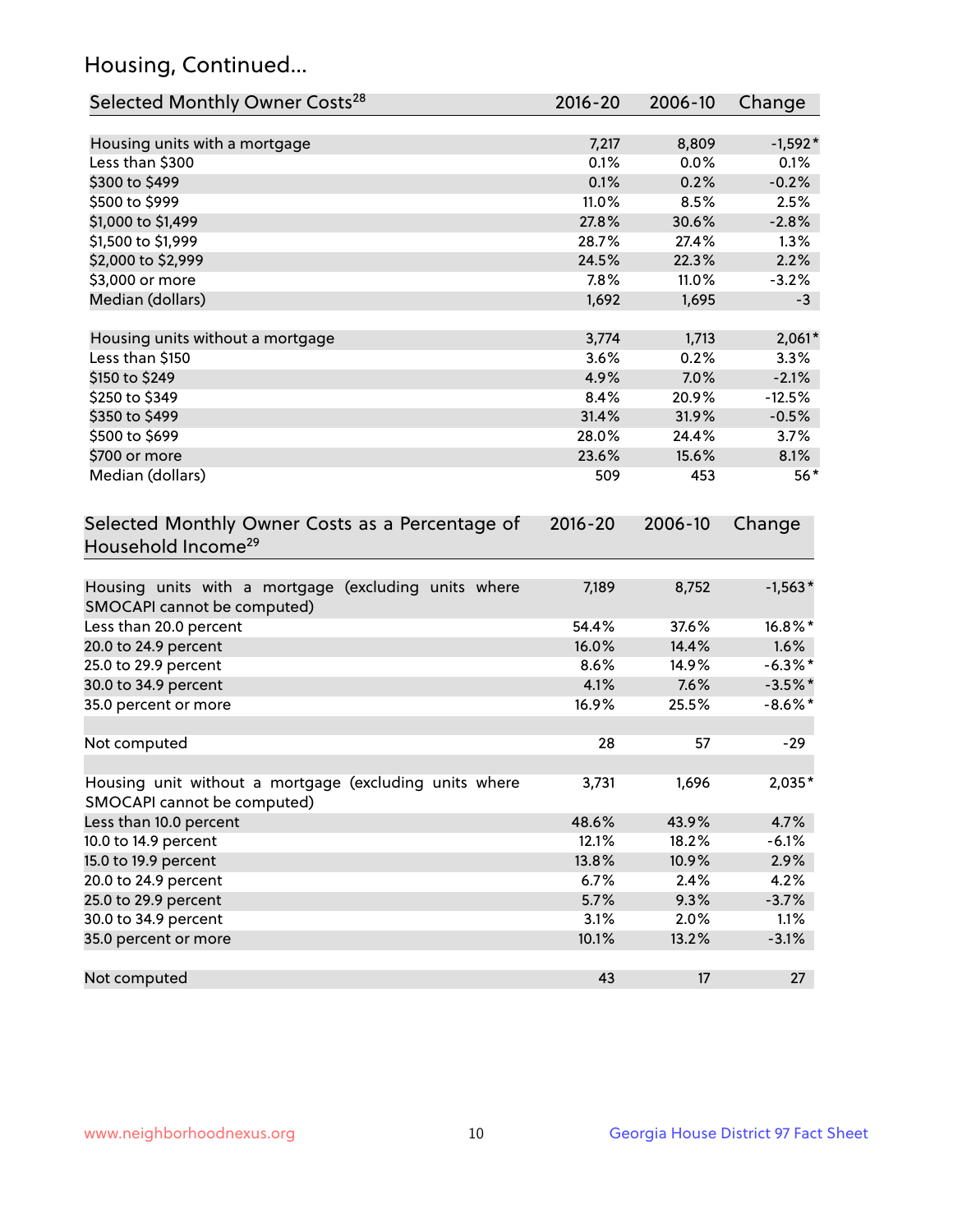### Housing, Continued...

| Gross Rent <sup>30</sup>   | 2016-20 | 2006-10 | Change     |
|----------------------------|---------|---------|------------|
|                            |         |         |            |
| Occupied units paying rent | 12,067  | 9,951   | $2,116*$   |
| Less than \$200            | 0.1%    | 0.3%    | $-0.2%$    |
| \$200 to \$499             | 0.4%    | 1.3%    | $-1.0%$    |
| \$500 to \$749             | 0.6%    | 16.3%   | $-15.7%$ * |
| \$750 to \$999             | 11.5%   | 46.0%   | $-34.5%$ * |
| \$1,000 to \$1,499         | 60.5%   | 32.9%   | 27.7%*     |
| \$1,500 to \$1,999         | 21.8%   | 1.5%    | 20.3%*     |
| \$2,000 or more            | 5.1%    | 1.7%    | 3.5%       |
| Median (dollars)           | 1,312   | 1,056   | 256*       |
|                            |         |         |            |
| No rent paid               | 196     | 128     | 69         |
|                            |         |         |            |

| Gross Rent as a Percentage of Household Income <sup>31</sup>                   | $2016 - 20$ | 2006-10 | Change  |
|--------------------------------------------------------------------------------|-------------|---------|---------|
|                                                                                |             |         |         |
| Occupied units paying rent (excluding units where GRAPI<br>cannot be computed) | 11,755      | 9,789   | 1,966*  |
| Less than 15.0 percent                                                         | 7.6%        | 9.9%    | $-2.3%$ |
| 15.0 to 19.9 percent                                                           | 11.3%       | 14.4%   | $-3.0%$ |
| 20.0 to 24.9 percent                                                           | 15.1%       | 13.7%   | 1.3%    |
| 25.0 to 29.9 percent                                                           | 14.5%       | 14.0%   | 0.5%    |
| 30.0 to 34.9 percent                                                           | 9.5%        | 10.8%   | $-1.3%$ |
| 35.0 percent or more                                                           | 42.0%       | 37.2%   | 4.8%    |
|                                                                                |             |         |         |
| Not computed                                                                   | 508         | 289     | 218     |

## Transportation

| Commuting to Work <sup>32</sup>           | 2016-20 | 2006-10 | Change     |
|-------------------------------------------|---------|---------|------------|
|                                           |         |         |            |
| Workers 16 years and over                 | 31,404  | 27,191  | $4,213*$   |
| Car, truck, or van - drove alone          | 74.2%   | 80.3%   | $-6.0\%$ * |
| Car, truck, or van - carpooled            | 11.6%   | 9.9%    | 1.7%       |
| Public transportation (excluding taxicab) | 0.8%    | $1.2\%$ | $-0.4%$    |
| Walked                                    | 1.1%    | 1.5%    | $-0.4%$    |
| Other means                               | $1.7\%$ | 2.6%    | $-0.9%$    |
| Worked at home                            | 10.7%   | 4.5%    | $6.1\%$ *  |
|                                           |         |         |            |
| Mean travel time to work (minutes)        | 29.5    | 27.2    | $2.3*$     |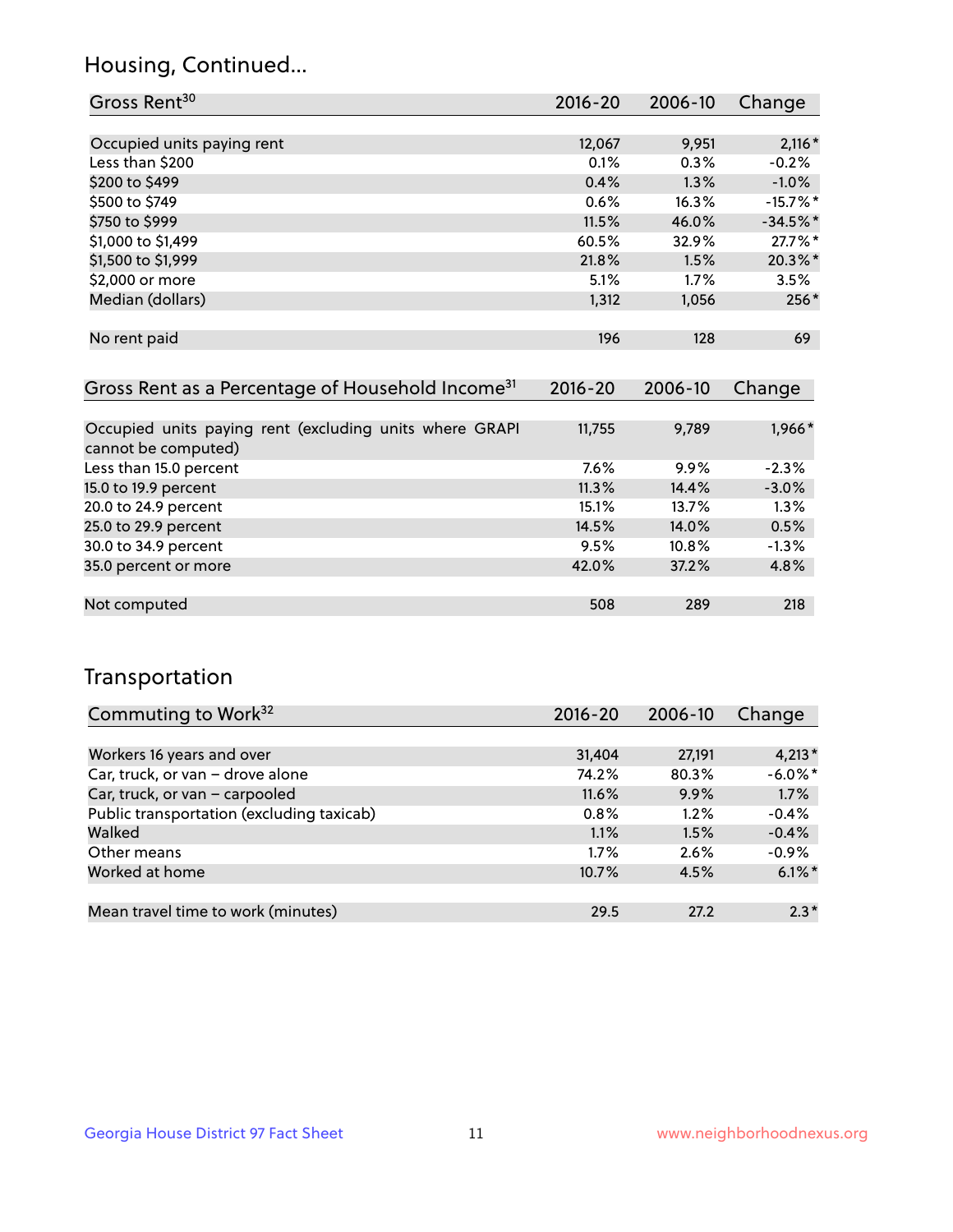## Transportation, Continued...

| Vehicles Available <sup>33</sup> | $2016 - 20$ | 2006-10 | Change     |
|----------------------------------|-------------|---------|------------|
|                                  |             |         |            |
| Occupied housing units           | 23,254      | 20,600  | $2,654*$   |
| No vehicles available            | 3.3%        | 2.9%    | 0.4%       |
| 1 vehicle available              | 43.1%       | 42.9%   | 0.2%       |
| 2 vehicles available             | 36.1%       | 41.3%   | $-5.2\%$ * |
| 3 or more vehicles available     | 17.5%       | 13.0%   | 4.5%       |

#### Health

| Health Insurance coverage <sup>34</sup>                 | 2016-20 |
|---------------------------------------------------------|---------|
|                                                         |         |
| Civilian Noninstitutionalized Population                | 59,133  |
| With health insurance coverage                          | 83.8%   |
| With private health insurance coverage                  | 68.2%   |
| With public health coverage                             | 22.3%   |
| No health insurance coverage                            | 16.2%   |
| Civilian Noninstitutionalized Population Under 19 years | 13,961  |
| No health insurance coverage                            | 11.4%   |
| Civilian Noninstitutionalized Population 19 to 64 years | 38,662  |
| In labor force:                                         | 31,759  |
| Employed:                                               | 30,684  |
| With health insurance coverage                          | 81.8%   |
| With private health insurance coverage                  | 79.4%   |
| With public coverage                                    | 3.2%    |
| No health insurance coverage                            | 18.2%   |
| Unemployed:                                             | 1,075   |
| With health insurance coverage                          | 67.3%   |
| With private health insurance coverage                  | 48.4%   |
| With public coverage                                    | 18.9%   |
| No health insurance coverage                            | 32.7%   |
| Not in labor force:                                     | 6,903   |
| With health insurance coverage                          | 72.3%   |
| With private health insurance coverage                  | 55.2%   |
| With public coverage                                    | 21.9%   |
| No health insurance coverage                            | 27.7%   |